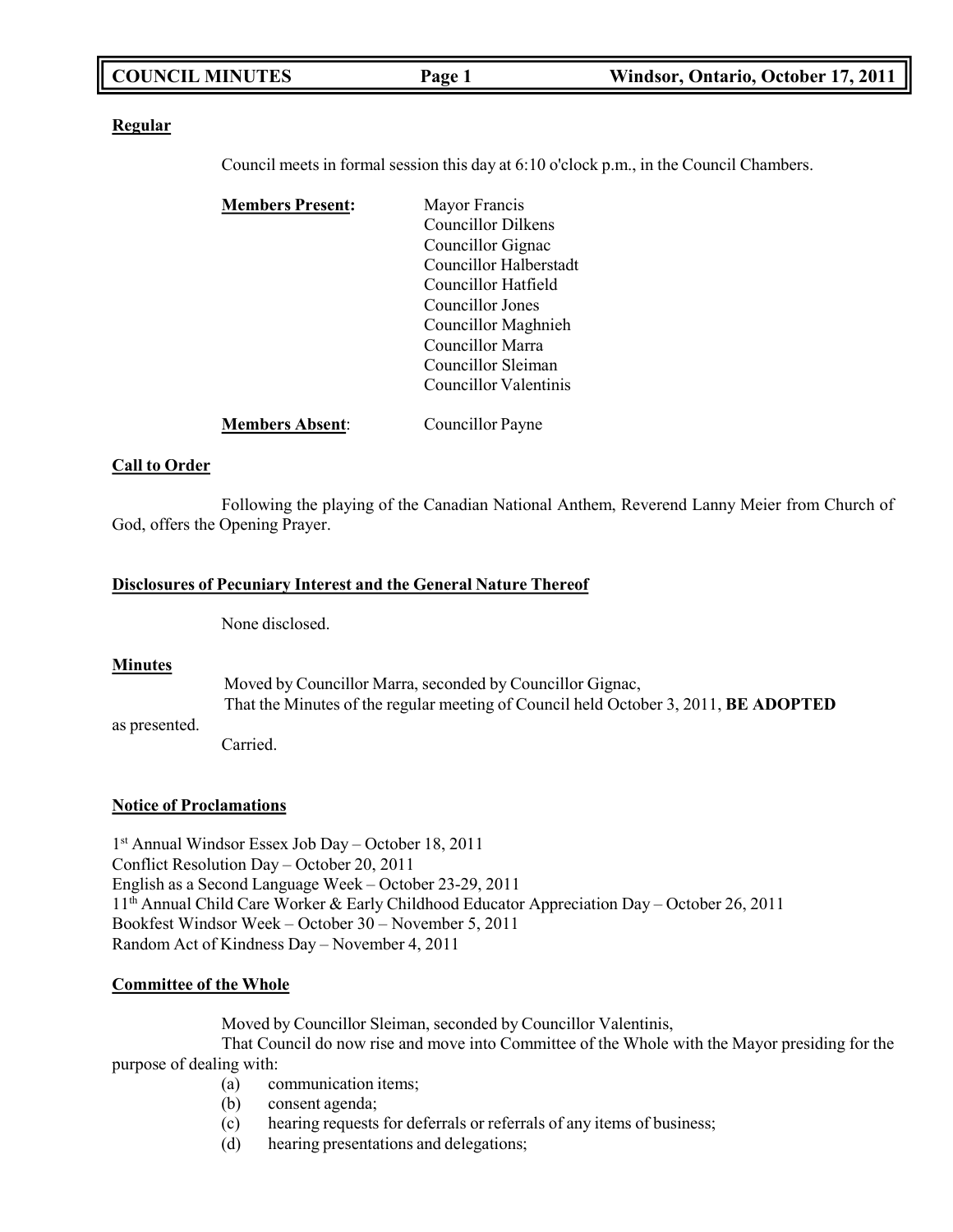- (e) consideration of business items;
- (f) consideration of Committee reports:
	- (i) **Report of Special In-Camera Meeting or other Committee as may be held prior to Council** (if scheduled); and
	- (ii) **Report No. 39 of the Social Development, Health & Culture Standing Committee** of its meeting held October 12, 2011.

(g) consideration of by-laws 177-2011 through 181-2011 (inclusive). Carried.

### **Communications**

Moved by Councillor Dilkens, seconded by Councillor Gignac,

**M280–2011** That the following Communication Items 1 and 4 to 12 inclusive, as set forth in the Council Agenda **BE REFERRED** as noted except Communication No. 2 and 3 which are dealt with as follows:

### **Communication No. 2:**

Moved by Councillor Marra, seconded by Councillor Hatfield,

**M281-2011** That the Ontario Good Roads Association (OGRA) **BE ADVISED** that Councillor Maghnieh is the City of Windsor's nominee for the 2012-2013 OGRA Board of Directors.

Carried.

#### **GP2011**

# **Communication No. 3:**

Moved by Councillor Gignac, seconded by Councillor Hatfield,

**M282-2011** That the correspondence from the David Suzuki Foundation dated September 26, 2011 regarding two reports on an innovative financing concept for energy retrofits **BE RECEIVED,** and further,

That the City of Windsor **REQUEST** the Province of Ontario and the Federal Government of

Canada to:

- 1. Implement regulatory change for Local Improvement Charges (LIC's) to enable clear authority for municipalities to use LIC's for energy improvement retrofits on private property;
- 2. Amend the cost allocation method to accommodate retrofit costs and make the mechanism set-up process simple;
- 3. Recognize the public benefit of the private energy improvements;
- 4. Enable municipalities to have the authority to sell the LIC financing to banks;
- 5. Support a collaboration to develop "Property Assessed Payments for Energy Retrofits" (PAPER) programs including providing appropriate technical assistance to enable optimal energy savings per dollar spent;
- 6. Provide support via low-interest financial loans guarantees/loan loss reserves and for addressing the scalability of energy savings guarantees for the residential sector;
- 7. Support the development of a blended product like Canada and Mortgage Housing Corporation's (CMHC's) Mortgage Loan Insurance for PAPER to decrease default risk further;
- 8. Provide incentives like energy efficiency income tax credits;

and further,

That the Association of Municipalities of Ontario (AMO) and the Federation of Canadian Municipalities of Ontario (FCM) **BE ENLISTED** to help in expediting the necessary legislative changes.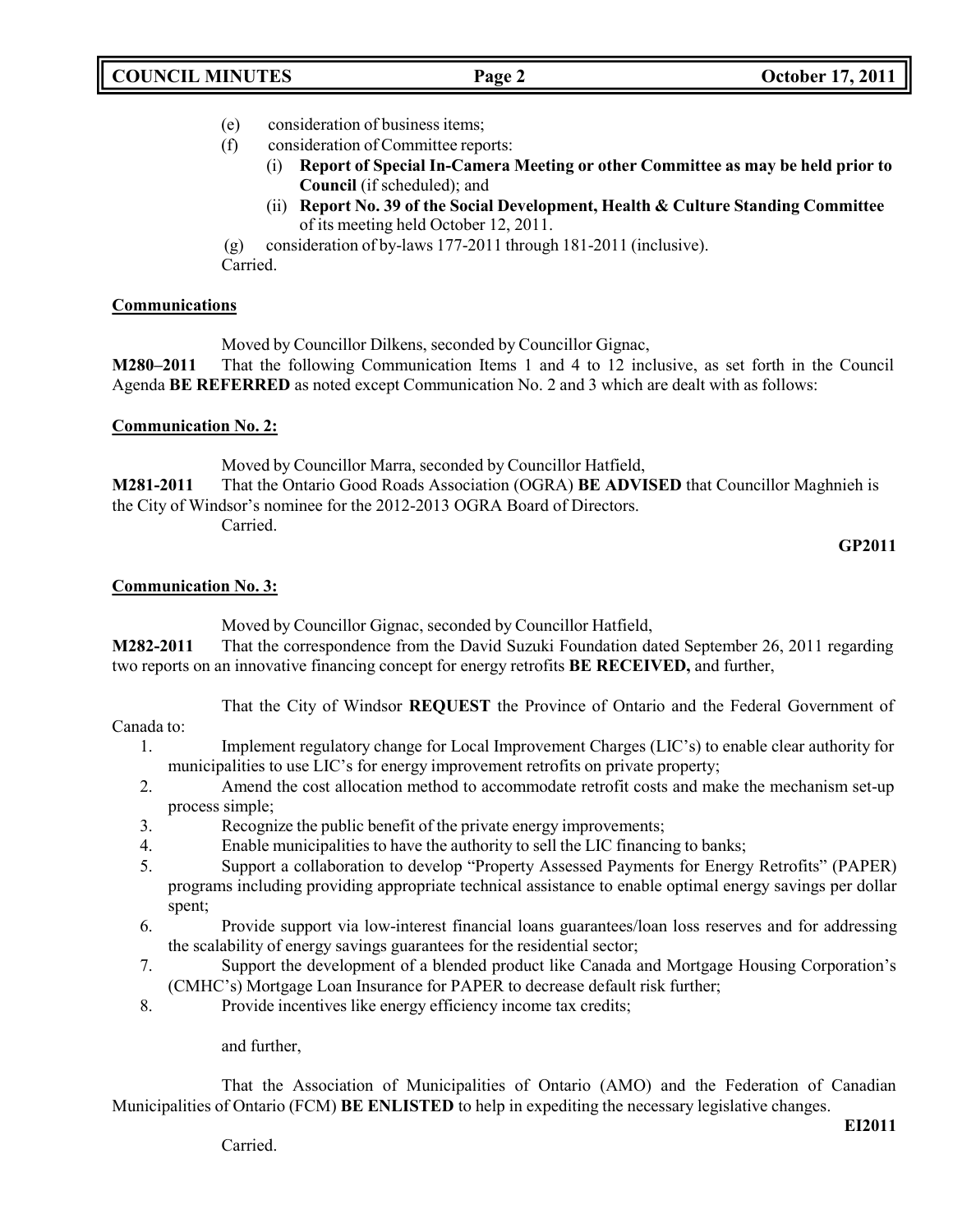**COUNCIL MINUTES Page 3 October 17, 2011**

| <b>Item</b>    | From                                  | <b>Description</b>                                                                                                                                                              |
|----------------|---------------------------------------|---------------------------------------------------------------------------------------------------------------------------------------------------------------------------------|
|                |                                       | Acknowledgement of letter dated September 14, 2011 regarding M232-<br>2011 ( <i>previously distributed</i> ) regarding the Ministry of Transportation<br>Bicycle Policy Update. |
| $\mathbf{1}$   | Premier of Ontario                    | <b>Executive Director of Operations</b>                                                                                                                                         |
|                |                                       | <b>Coordinator, Windsor Bicycling Committee</b>                                                                                                                                 |
|                |                                       | Note & File<br>MB/5331                                                                                                                                                          |
|                | <b>Ontario Good Roads</b>             | Nominations for 2012-2013 Board of Directors.                                                                                                                                   |
| $\mathbf{2}$   | Association (OGRA)                    | Note & File<br><b>GP2011</b>                                                                                                                                                    |
|                |                                       | Reports on: Property Assessed Payments for Energy Retrofits and<br>Property Assessed Payments for Energy Retrofits and Other Financing<br>Options.                              |
| $\mathfrak{Z}$ | David Suzuki Foundation               | <b>Chief Financial Officer &amp; City Treasurer</b>                                                                                                                             |
|                |                                       | <b>Chief Building Official</b>                                                                                                                                                  |
|                |                                       | <b>City Engineer</b><br>Note & File                                                                                                                                             |
|                |                                       | EI2011                                                                                                                                                                          |
|                |                                       | Notice of Two-Day Public Forum on October 18 & 19, 2011 regarding                                                                                                               |
|                |                                       | the Tecumseh Hamlet Secondary Plan and Tecumseh Road Mainstreet                                                                                                                 |
| $\overline{4}$ | Town of Tecumseh                      | Corridor Community Improvement Plan (CIP).<br><b>City Planner</b>                                                                                                               |
|                |                                       | Note & File                                                                                                                                                                     |
|                |                                       | <b>SW2011</b>                                                                                                                                                                   |
|                | Secretary/Treasurer                   | Consent Authority Agenda Record Hearing to be held on Wednesday,<br>October 19, 2011, Room 409, 400 City Hall Square East, Windsor                                              |
| 5              | Committee of Adjustment               | Note & File                                                                                                                                                                     |
|                |                                       | ZC2011                                                                                                                                                                          |
|                |                                       | Application of Academie Ste. Cecile International School for Re-Review                                                                                                          |
| 6              | Manager of Urban Design               | Site Plan Approval to permit an amendment to a site plan previously<br>submitted by moving proposed dorm located at 925 Cousineau.                                              |
|                |                                       | Note & File                                                                                                                                                                     |
|                |                                       | ZS/10380                                                                                                                                                                        |
|                |                                       | Application of 1849684 Ontario Inc. for Site Plan Approval to permit<br>medical offices (medical clinic), business offices, or compliant existing                               |
| $\tau$         | Manager of Urban Design               | buildings façade improvements and new parking at 2939, 2959, 2979<br>Tecumseh Road East.                                                                                        |
|                |                                       | Note & File                                                                                                                                                                     |
|                |                                       | ZS/11195                                                                                                                                                                        |
|                |                                       | Application of Chlumecky Holdings Inc. for Site Plan Approval to permit<br>manufacturing two-phased development located at 620 Sprucewood.                                      |
| 8              | Manager of Urban Design               | Note & File                                                                                                                                                                     |
|                |                                       | ZS/11196                                                                                                                                                                        |
| 9              | City Planner                          | Conveyance of part of the north/south alley between Buckingham and<br>Westminster Avenue.                                                                                       |
|                |                                       | Note & File                                                                                                                                                                     |
|                |                                       | <b>SAA2011</b><br>Minutes of meeting held July 21, 2011(previously distributed for                                                                                              |
|                | Family Aquatics &                     | members of Council only) (copy available upon request)                                                                                                                          |
| 10             | Library Complex Steering<br>Committee | Note & File                                                                                                                                                                     |
|                |                                       | <b>MB2011</b>                                                                                                                                                                   |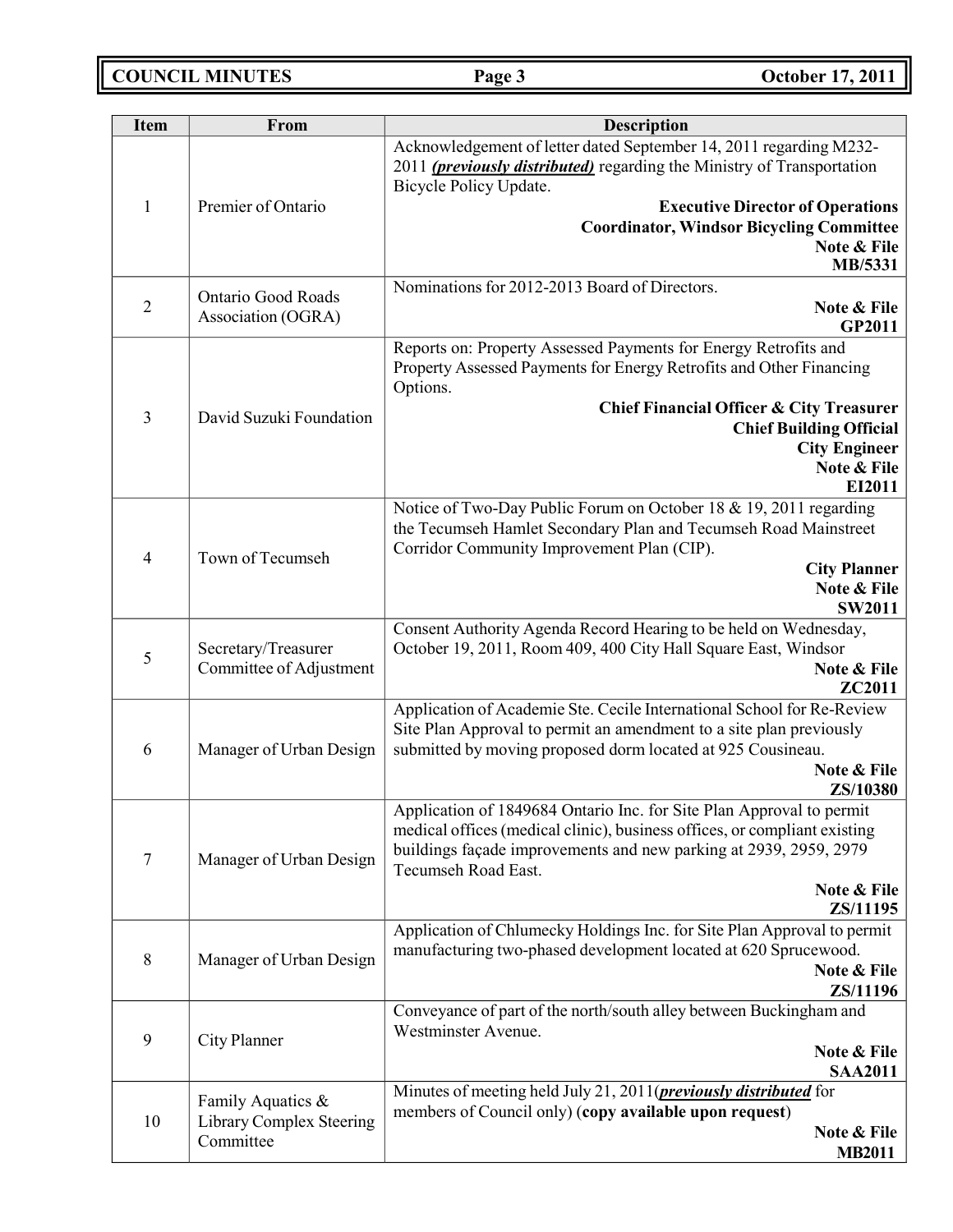**COUNCIL MINUTES Page 4 October 17, 2011**

| 11 | Family Aquatics &<br>Library Complex Steering<br>Committee    | Minutes of meeting held September 2, 2011( <i>previously distributed</i> for<br>members of Council only) (copy available upon request)<br>Note & File<br><b>MB2011</b>  |
|----|---------------------------------------------------------------|-------------------------------------------------------------------------------------------------------------------------------------------------------------------------|
| 12 | Family Aquatics $\&$<br>Library Complex Steering<br>Committee | Minutes of meeting held September 19, 2011( <i>previously distributed</i> for<br>members of Council only) (copy available upon request)<br>Note & File<br><b>MB2011</b> |

Carried.

### **Consent Agenda**

Moved by Councillor Halberstadt, seconded by Councillor Hatfield,

That the following Consent Agenda and the recommendations contained in the administrative reports **BE APPROVED** as amended:

- Item 1 61 University Avenue West, 67 University Avenue West and 316 Pelissier Street no municipal use
- Item 2 The City Grill Valet parking Agreement Amendment
- Item 3 Vacant Land on John B Avenue; R. P. 759, Lot 11 (northwest corner of John B Avenue and Peter Street) to be offered For Sale to both abutting owners
- Item 4 Vacant Land on Elm Avenue; R. P. 918, Part of Lot 42 (southwest corner of Elm and Grove) to be offered For Sale to the abutting owner
- Item 5 Approval of Award of Tender #112-11 for Partial Roof Replacement at Transit Windsor, 3700 North Service Road
- Item 6 Fleet Documentation Fleet Division Mandate, Fleet Review Committee Charter and Fleet Use Policy
- Item 7 Tender #106-11 Purchase of Crossover Vehicles
- Item 8 Fuel Contract Extension Suncor Energy Products Partnership
- Item 10 CR B7-2011 Transmittal of Results and Recommendations from Transit Windsor and Handi-Transit Discussions on Service Delivery
- Item 11 Award of Tender 53-11 Huron Lodge Landscaping
- Item 13 Railway Spur Line and Municipal Services from C. P. Rail to service Twin Oaks Industrial Park, Retain Consultant
- Item 14 Construction of Concrete Sidewalks & Curb and Gutters Tender No. 83-11
- Item 15 Windsor Fire & Rescue Services Use for Training of Dwellings Scheduled for Demolition

Carried.

#### **Deferrals and/or Referrals and Withdrawals**

#### **Site Plan Approval for the proposed development at 790 Goyeau Street – File NO. SPC-035/11**

#### **Sam Helou, property owner**

Sam Helou, property owner, appears before Council to request that the report of the City Planner dated September 29, 2011 regarding "Site Plan Approval for the proposed development at 790 Goyeau Street – File No. SPC-035/11" be deferred as he only received notice a few days ago, and requires time to prepare for delegation purposes.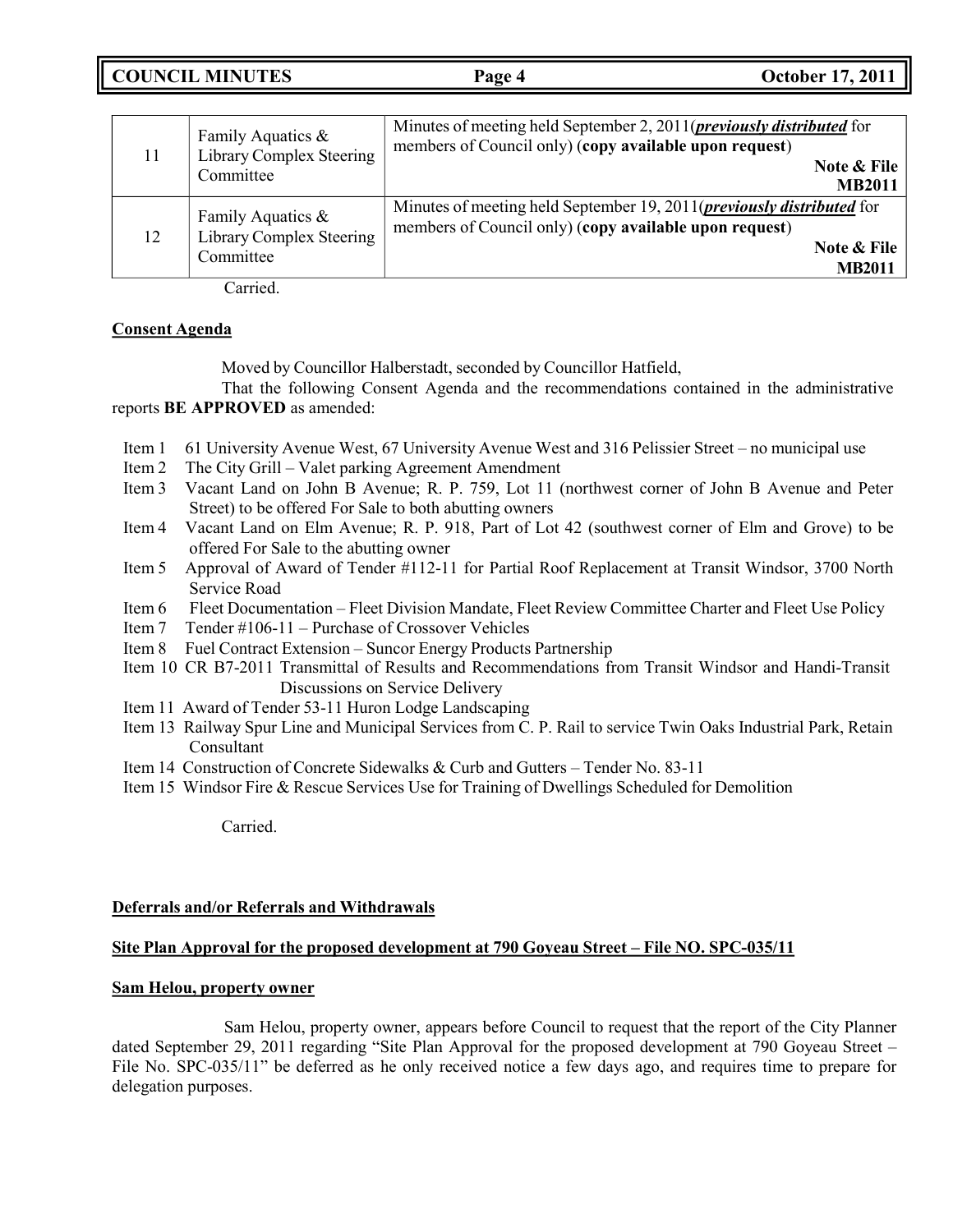#### **Michele Helou**

Michele Helou, appears before Council to request that the report of the City Planner dated September 29, 2011 regarding "Site Plan Approval for the proposed development at 790 Goyeau Street – File No. SPC-035/11" be deferred as he only received notice a few days ago, and requires time to prepare for delegation purposes.

#### **Davide Petretta, Petretta Construction Inc.**

Davide Petretta, Petretta Construction Inc., appears before Council to request that the report of the City Planner dated September 29, 2011 regarding "Site Plan Approval for the proposed development at 790 Goyeau Street – File No. SPC-035/11" be dealt with as scheduled and that Council not entertain any requests for deferral on this issue as there are tight timelines associated with this project.

#### **Matthew Pearce**

Matthew Pearce, appears before Council to request that the report of the City Planner dated September 29, 2011 regarding "Site Plan Approval for the proposed development at 790 Goyeau Street – File No. SPC-035/11" be deferred as he only received notice a few days ago, and requires time to prepare for delegation purposes.

**Clerk's Note:** Council agrees to defer the item for a one week period, to be considered by Council on Monday, October 24, 2011.

#### **ZS/11178** 9

(For final disposition of this matter, see Clause **CR261/2011** in Schedule "A" attached hereto.)

#### **Presentations & Delegations:**

#### **PRESENTATIONS:**

#### **2011 Sparky's Toy Drive**

#### **"Sparky" the Fire Dog and Windsor Fire-fighter Jeremy Soulliere**

"Sparky" the Fire Dog and Windsor Fire-fighter Jeremy Soulliere appear before Council to provide details regarding the 2011 Sparky's Toy Drive, which last year collected toys for more than 3,600 children in the community.

#### **DELEGATIONS**

#### **Councillor Hatfield's Notice of Motion**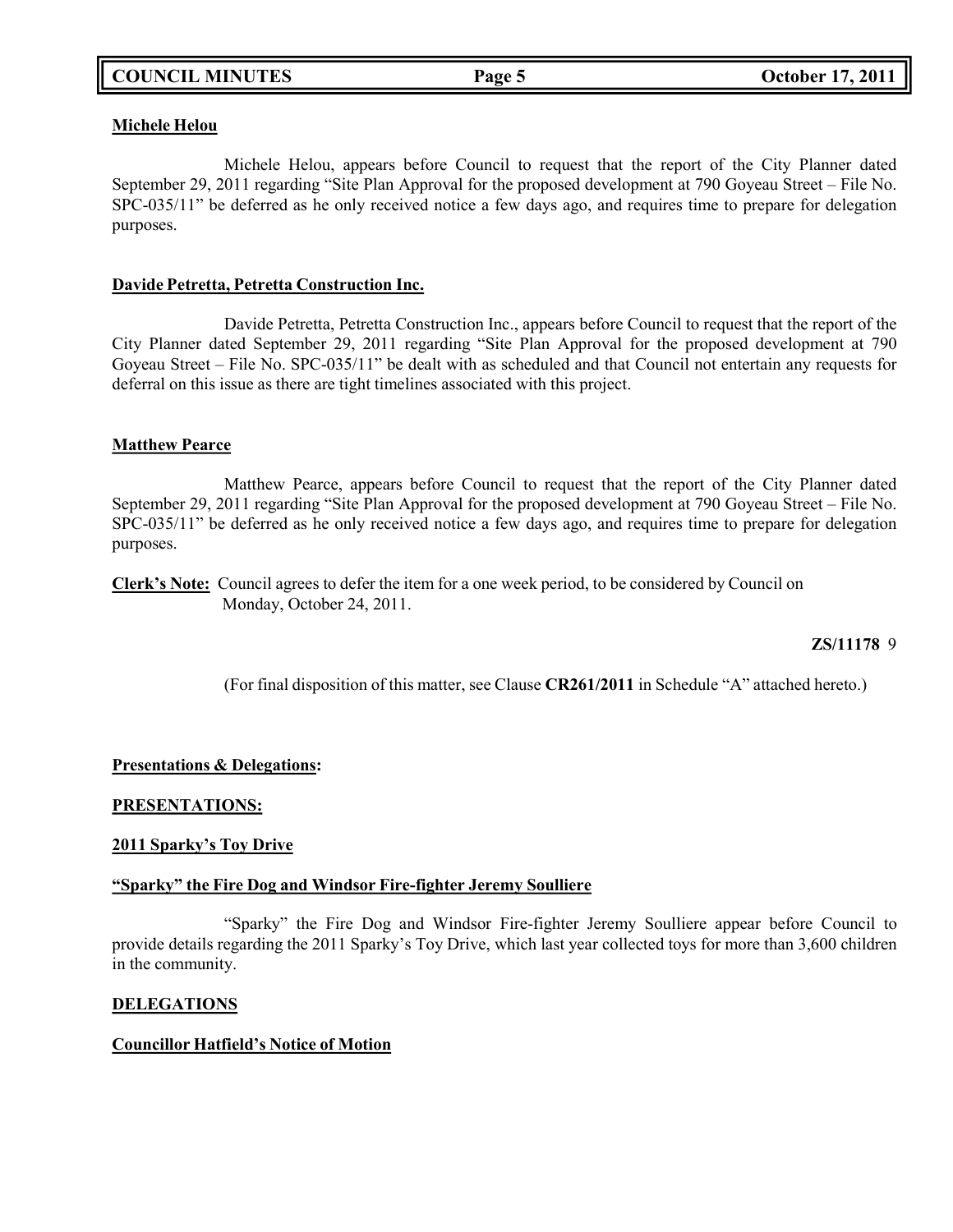# **COUNCIL MINUTES Page 6 October 17, 2011**

### **Jim Wood, President, CUPE Local 82**

Jim Wood, President, CUPE Local 82, appears before Council to state that the Comprehensive Economic & Trade Agreement (CETA) is a bad idea for Canada and even worse for municipalities as the deal poses a serious threat to local democracy and public services across the country, suggesting that CETA threatens public services such as health care and education, water treatment, social programs, electrical utilities and all that municipalities govern, and concludes by requesting that Council adopt a resolution that includes asking for a briefing from the Province of Ontario on the scope and content of trade negotiations with the European Union, that the Federation of Canadian Municipalities (FCM) provide sector-by-sector analysis of the potential impacts on municipal functions and powers of the procurement regime that the European Union is seeking; that FCM urge the government of Canada not to provide the European Union with access to sub national government procurement, and that the provincial government negotiate a clear, permanent exemption for local governments from CETA.

Mayor Francis leaves the meeting at 7:07 o'clock p.m., and Councillor Maghnieh assumes the Chair.

### **Andrea Madden, Vice President, CUPE Ontario**

Andrea Madden, Vice President, CUPE Ontario, appears before Council to express concerns regarding the Comprehensive Economic & Trade Agreement (CETA) that is being negotiated between the Canadian federal and provincial governments and the European Union, and that it is vital that the Federal and Provincial Governments continue to ensure that the municipal sectors' interests are represented in the ongoing negotiations.

#### **Dino Chiodo, Windsor District Labour Council**

Dino Chiodo, Windsor District Labour Council, appears before Council to express concerns regarding the Comprehensive Economic & Trade Agreement (CETA) that is being negotiated between the Canadian federal and provincial governments and the European Union, suggesting that if this were to be implemented it would result in a growth in imports from Europe and a decrease in exports to Europe, thus leading to a loss of Canadian jobs and a negative impact on the economy.

Mayor Francis returns to the meeting at 7:21 o'clock p.m., and Councillor Maghnieh returns to his seat at the Council table.

#### **Ken Lewenza, Jr., CAW Canada**

Ken Lewenza, Jr., CAW Canada, appears before Council to express concerns regarding the Comprehensive Economic & Trade Agreement (CETA) that is being negotiated between the Canadian federal and provincial governments and the European Union, as it would give corporations greater powers than citizens, and concludes by requesting that Council issue a request to the Federal and Provincial governments to continue to ensure that the municipal sectors' interests are represented in the ongoing negotiations.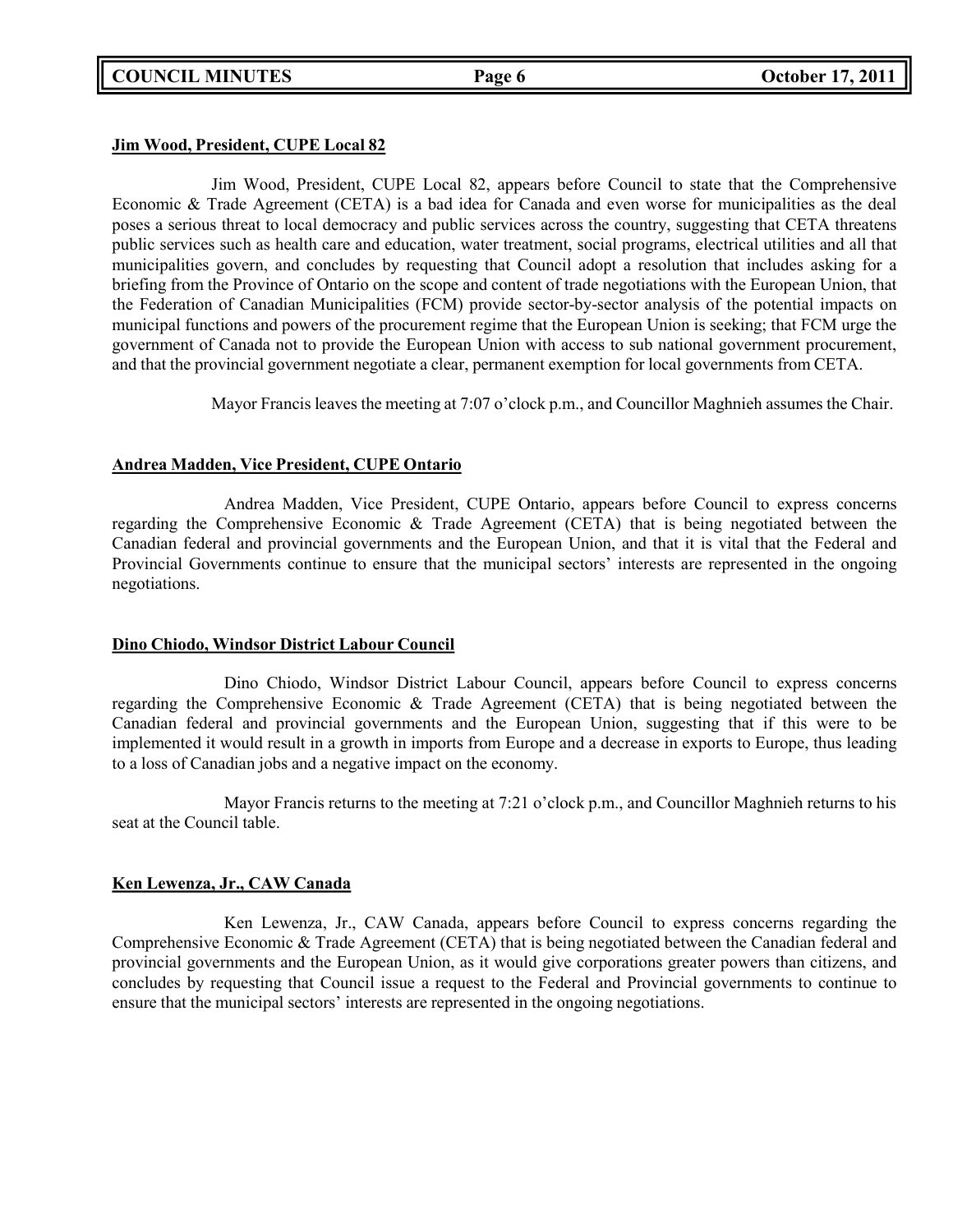**COUNCIL MINUTES Page 7 October 17, 2011**

# **Randy Emerson & Doug Hayes, Council of Canadians**

Randy Emerson & Doug Hayes, Council of Canadians, appear before Council to express concerns regarding the Comprehensive Economic & Trade Agreement (CETA) that is being negotiated between the Canadian federal and provincial governments and the European Union, as there has been a lack of information sharing on this issue, and conclude by requesting that Council adopt a motion to be issued to the Association of Municipalities of Ontario (AMO) requesting that the Province of Ontario provide a briefing on the scope and content of trade negotiations with the European Union, that the Federation of Canadian Municipalities (FCM) provide sector-by-sector analysis of the potential impacts on municipal functions and powers of the procurement regime that the European Union is seeking, that FCM urge the Government of Canada not to provide the European Union access to sub national government procurement, and that the Government of Ontario, along with the other provincial and territorial governments negotiate a clear, permanent exemption for local governments from CETA.

(For final disposition of this matter, see **NOTICE OF MOTION** section)

### **Regular Business Items (for final disposition of these matters see Schedule "A" attached)**

Item 12 2011 Third Quarter Operating Budget Variance Report

### **Consideration of Committee Reports**

|               | Moved by Councillor Marra, seconded by Councillor Gignac,                          |
|---------------|------------------------------------------------------------------------------------|
| M283-2011     | That the Report of the special In-camera meeting held October 17, 2011, BE ADOPTED |
| as presented. |                                                                                    |
|               | Carried.                                                                           |

Moved by Councillor Halberstadt, seconded by Councillor Hatfield,

**M284-2011** That **Report No. 39 of the Social Development, Health & Culture Standing** Committee of its meeting held October 12, 2011- Investment in Affordable Housing for Ontario also known as IAH, **BE ADOPTED** as presented.

Carried.

MB2010

ACO2011

#### **By-laws**

Moved by Councillor Sleiman, seconded by Councillor Valentinis,

That the following By-laws No. 177-2011 through 181-2011 (inclusive), be introduced and read a first and second time:

- 177-2011 "A BY-LAW TO FURTHER AMEND BY-LAW NUMBER 244-2004, BEING A BY-LAW TO AMEND ANIMAL CONTROL OFFICERS FOR THE CORPORATION OF THE CITY OF WINDSOR"
- 178-2011 "A BY-LAW TO FURTHER AMEND BY-LAW NUMBER 9023 BEING A BY-LAW TO REGULATE VEHICULAR PARKING WITHIN THE LIMITS OF THE CITY OF WINDSOR ON MUNICIPAL STREETS, MUNICIPAL PARKING LOTS AND PRIVATE PROPERTIES"
- 179-2011 "A BY-LAW TO FURTHER AMEND BY-LAW NUMBER 9023 BEING A BY-LAW TO REGULATE VEHICULAR PARKING WITHIN THE LIMITS OF THE CITY OF WINDSOR ON MUNICIPAL STREETS, MUNICIPAL PARKING LOTS AND PRIVATE PROPERTIES"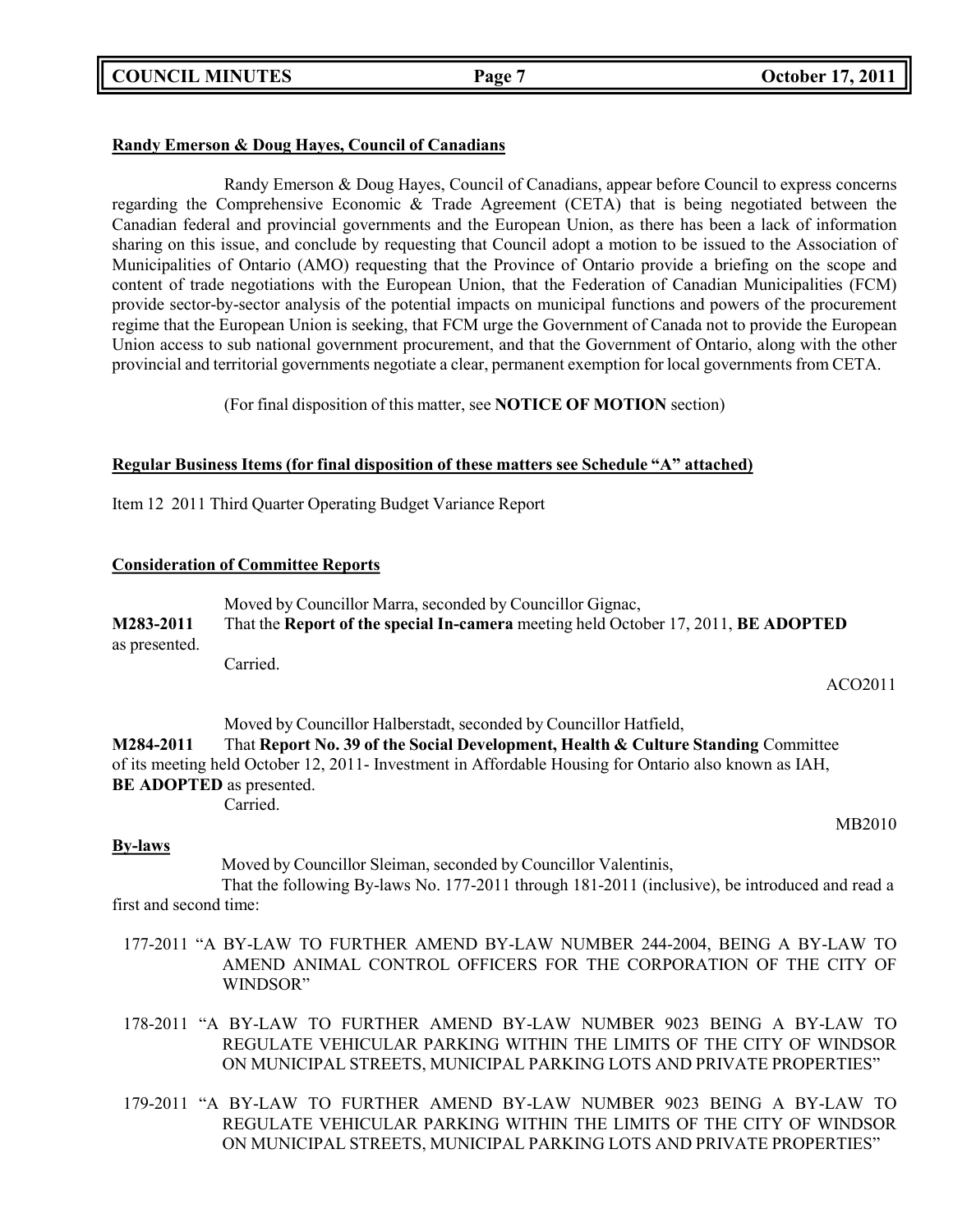|  | <b>COUNCIL MINUTES</b> |
|--|------------------------|
|--|------------------------|

- 180-2011 "A BY-LAW TO AMEND BY-LAW NUMBER 179-2008, BEING A BY-LAW RESPECTING THE ISSUANCE OF VARIOUS PERMITS AND THE SCHEDULING OF INSPECTIONS"
- 181-2011 "A BY-LAW TO CONFIRM THE PROCEEDINGS OF THE COUNCIL OF THE CORPORATION OF THE CITY OF WINDSOR AT ITS MEETING HELD ON THE SEVENTEENTH DAY OF OCTOBER, 2011"

Carried.

Moved by Councillor Dilkens, seconded by Councillor Gignac,

That the Committee of the Whole does now rise and report to Council respecting the business items considered by the Committee:

- **2) Consent Agenda (as amended)**
- **3) Items Deferred**
- **Items Referred**
- **4) Consideration of the Balance of Business Items (see Schedule "A")**
- **5) Committee Reports (as presented)**
- **6) By-laws given first and second readings (as presented)**

Carried.

#### **Notices of Motion**

Moved by Councillor Hatfield, seconded by Councillor Jones,

**M285-2011 WHEREAS** representatives from the Council of Canadians has provided City Council with information and their concerns about negotiations currently underway to secure a trade agreement between Canada and the European Union;

**AND WHEREAS** the Corporation of the City of Windsor wishes to ensure as best it can that local businesses and the municipality are afforded both the opportunities and the protections that they may require under such a trade agreement;

**AND WHEREAS** the Corporation of the City of Windsor supports the Guiding Principles as set out by the Federation of Canadian Municipalities and endorsed by the Association of Municipalities of Ontario;

**NOW THEREFORE BE IT RESOLVED THAT** the City of Windsor requests the Federal Government and Provincial Governments continue to ensure that the municipal sectors' interests are represented in the ongoing negotiations;

**AND THAT** Federal Government's negotiations ensure that the Guiding Principles will be fully reflected in a trade agreement between Canada and the European Union should negotiations be finalized;

**AND FINALLY THAT** the Federal and Provincial Government in Ontario provide the Federation of Canadian Municipalities and the Association of Municipalities of Ontario with regular, detailed updates on the status of the trade negotiations (and recognizing the confines of confidentiality that accompanies negotiations, to share as much information as possible with their membership).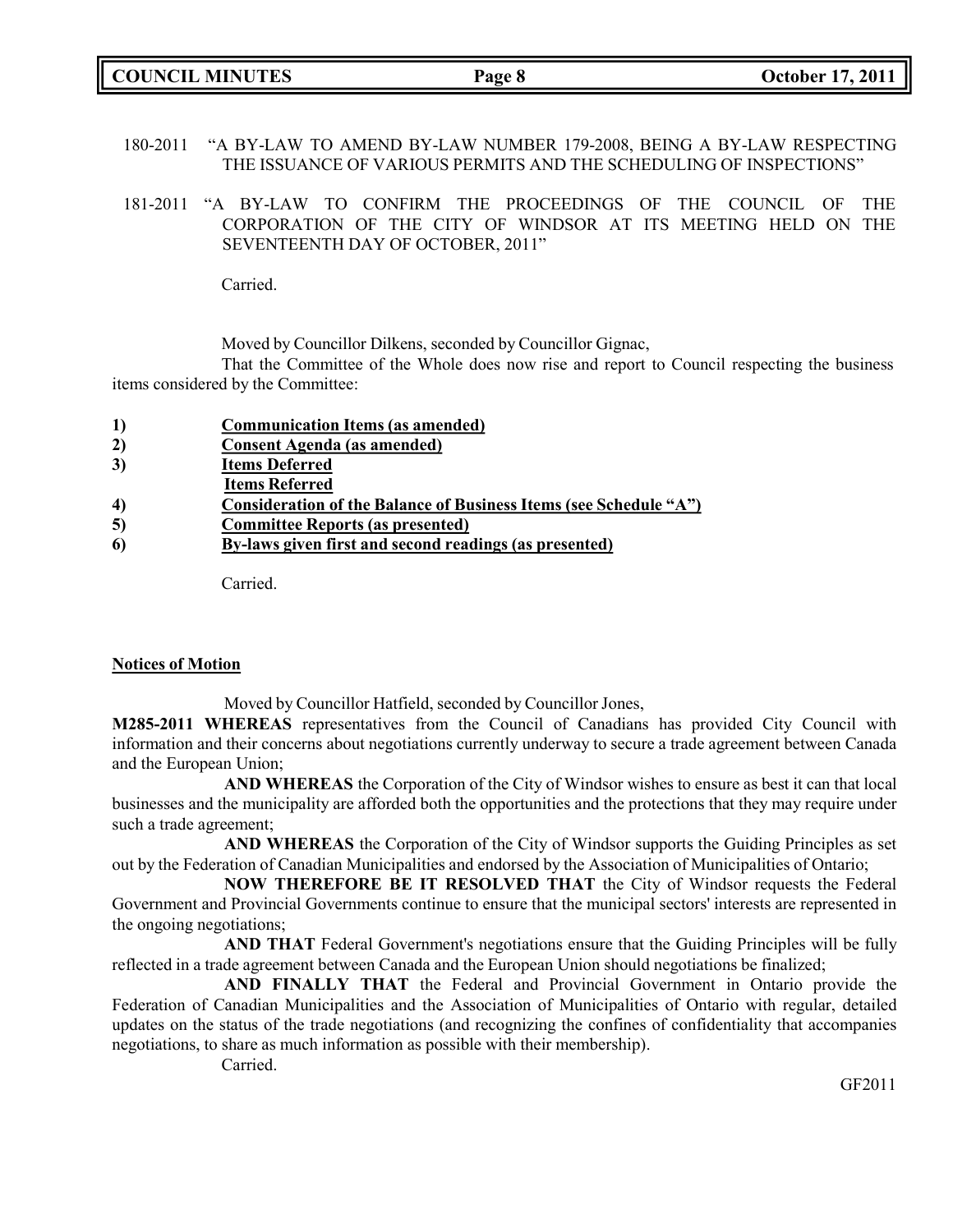|  | <b>COUNCIL MINUTES</b> |
|--|------------------------|
|--|------------------------|

Moved by Councillor Hatfield, seconded by Councillor Dilkens, **M286-2011** That Rule 13.9 of the Procedure By-law regarding business not already before Council **BE WAIVED** to permit the introduction of two motions for consideration without prior notice respecting the possible hosting of AMO and FCM conferences. Carried.

Moved by Councillor Maghnieh, seconded by Councillor Dilkens,

**M287-2011** That City Council **SUPPORTS** Tourism Windsor, Essex & Pelee Island's (TWEPI) submission to the Association of Municipalities of Ontario (AMO) for the purpose of being considered as the host municipality along with the County of Essex for the Annual Conference for 2014, 2015 and 2016; and

That the \$50,000 hosting fee **BE APPROVED IN PRINCIPLE** as the upset limit of the financial contribution for any year that this conference is awarded to Windsor, and that the County **BE REQUESTED** to participate with Windsor such that the contribution **BE SHARED** in the amount of \$25,000 each by both the City of Windsor and the County of Essex and that the City's funding **BE ALLOCATED** in the respective future years' capital budget.

Carried.

Moved by Councillor Dilkens, seconded by Councillor Marra,

**M288-2011** That City Council **SUPPORTS** Tourism Windsor, Essex & Pelee Island's (TWEPI) submission to the Federation of Canadian Municipalities (FCM) for the purpose of being considered as the host municipality along with the County of Essex for the September 2014 Board meeting; and

That a maximum amount of \$30,000 toward the hosting fee **BE APPROVED IN PRINCIPLE** as the upset limit of the financial contribution, and that the County **BE REQUESTED** to participate with Windsor such that the contribution **BE SHARED** in the amount of \$15,000 each by both the City of Windsor and the County of Essex and that the City's funding **BE ALLOCATED** in the respective future years' capital budget. Carried.

#### **Third Reading of By-laws**

Moved by Councillor Halberstadt, seconded by Councillor Hatfield,

That the following By-laws No. 177-2011 through 181-2011 (inclusive), having been read a first and second time be now read a third time and finally passed and that the Mayor and Clerk **BE AUTHORIZED** to sign and seal the same notwithstanding any contrary provision of the Council.

Carried.

#### **Petitions**

None presented.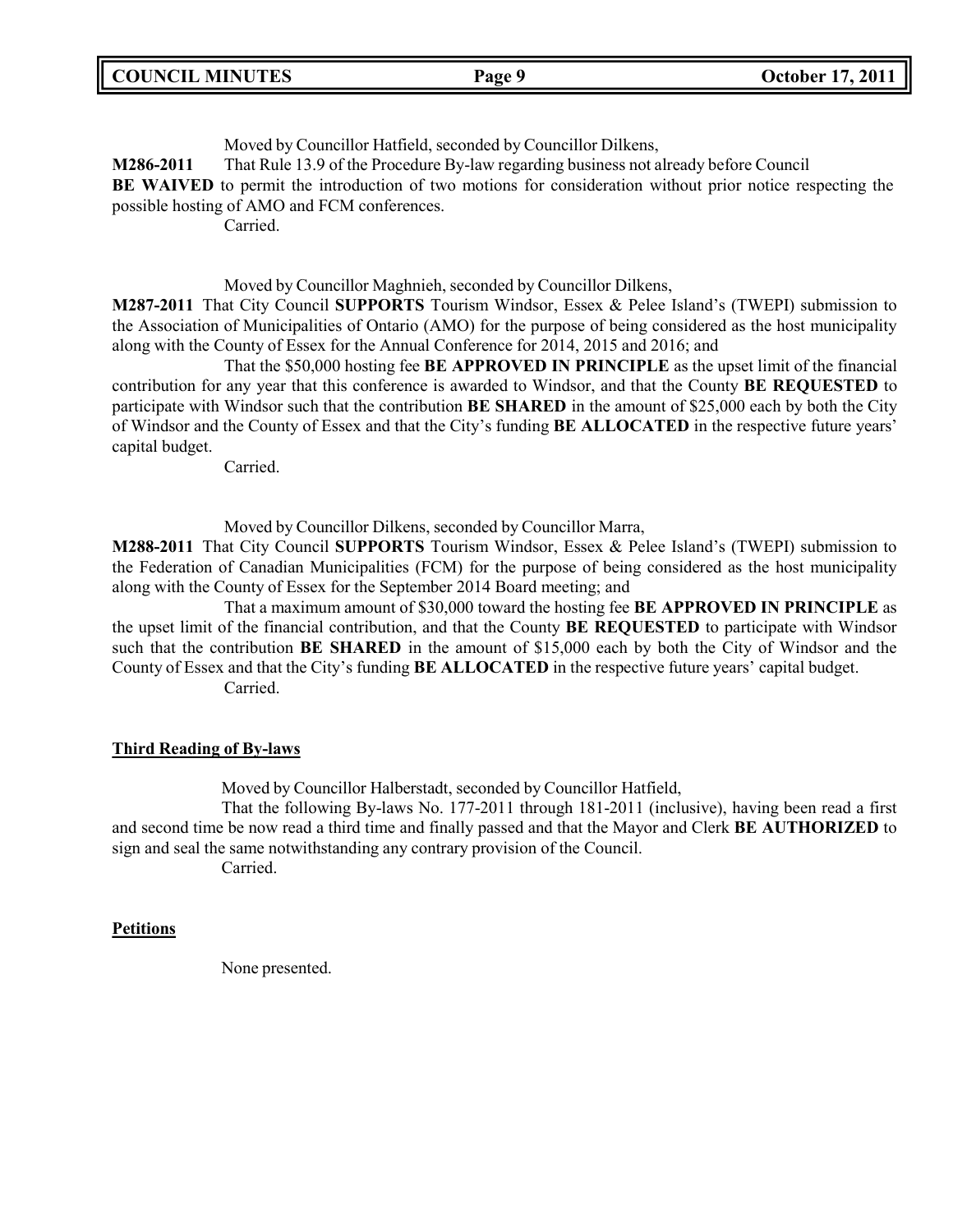**COUNCIL MINUTES Page 10 October 17, 2011**

#### **Council Questions**

Moved by Councillor Dilkens, seconded by Councillor Marra,

**M289-2011** That the following Council Question by Councillor Dilkens **BE APPROVED**, and that Administration **BE DIRECTED** to proceed with the necessary actions to respond to the Council Question in the form of a written report, consistent with Council's instructions, and in accordance with Section 17.1 of the Procedure By-law 98-2011:

#### **CQ64-2011**

Asks Administration to report back at budget time – what the cost of initiating a skunk removal program would be for the City of Windsor?

MHS/9496 (October 17, 2011)

Carried.

Moved by Councillor Dilkens, seconded by Councillor Valentinis,

**M290-2011** That the following Council Question by Councillor Dilkens **BE APPROVED**, and that Administration **BE DIRECTED** to proceed with the necessary actions to respond to the Council Question in the form of a written report, consistent with Council's instructions, and in accordance with Section 17.1 of the Procedure By-law 98-2011:

#### **CQ65-2011**

Asks if we can get an estimate on the purchase and installation of a "Welcome to Windsor, Ontario Canada" sign on the pedestrian overpass at Assumption High School and ask if Administration can check with Provincial and Federal partners to see if they have an interest in participating in such a project.

APR2011 (October 17, 2011)

Carried.

Moved by Councillor Jones, seconded by Councillor Valentinis,

**M291-2011** That the following Council Question by Councillor Jones **BE APPROVED**, and that Administration **BE DIRECTED** to proceed with the necessary actions to respond to the Council Question in the form of a written report, consistent with Council's instructions, and in accordance with Section 17.1 of the Procedure By-law 98-2011:

#### **CQ66-2011**

Asks that Administration look at the appropriate agencies and funding sources to see if artwork at the tunnel exit/entrance be put on the walls to depict history of City of Windsor – ie. Rumrunners, Underground Railroad, automotive industry, Battle of 1812.

SR2011 (October 17, 2011)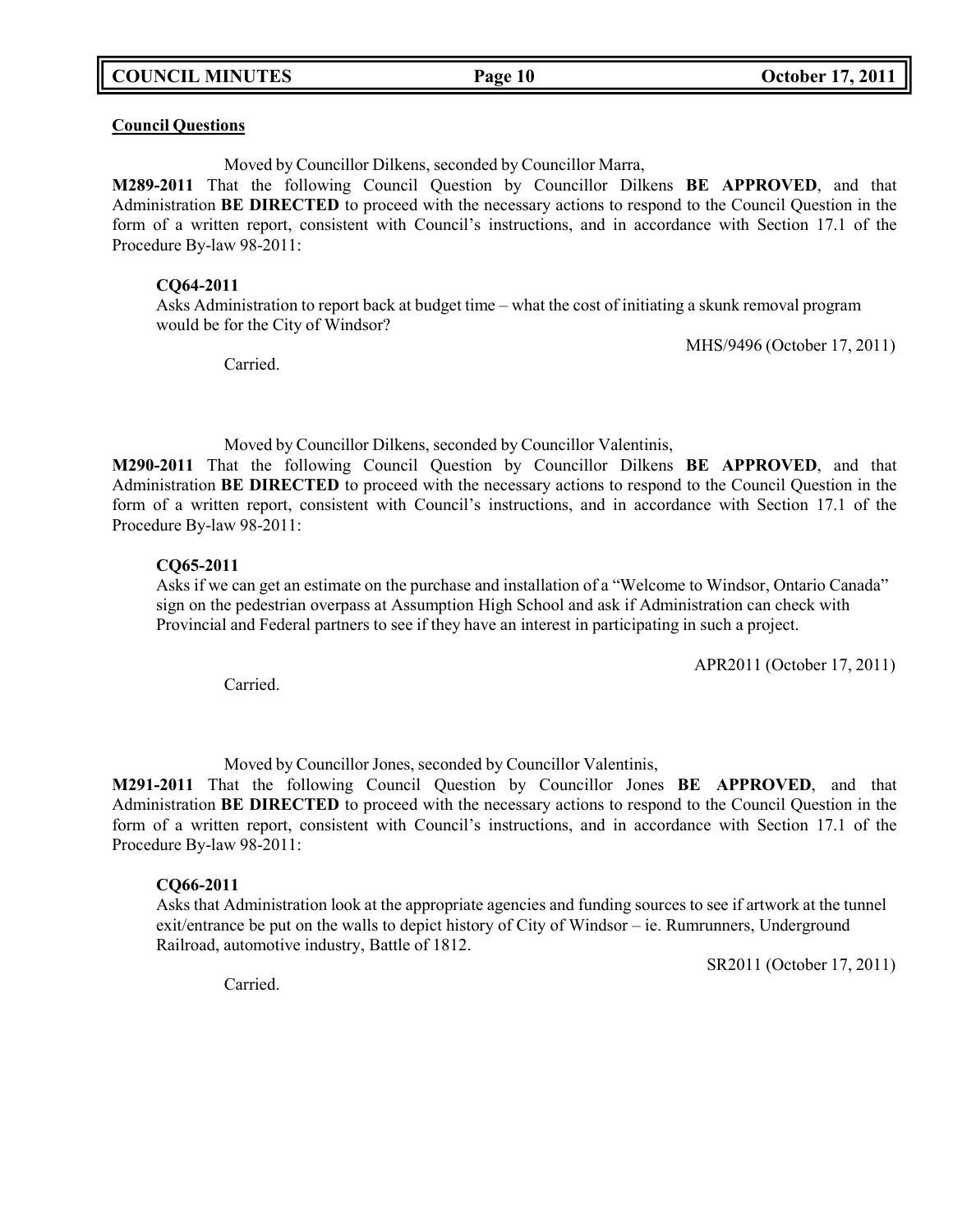| <b>COUNCIL MINUTES</b><br>Page 11 | <b>October 17, 2011</b> |
|-----------------------------------|-------------------------|
|-----------------------------------|-------------------------|

Moved by Councillor Sleiman, seconded by Councillor Marra,

**M292-2011** That the following Council Question by Councillor Sleiman **BE APPROVED**, and that Administration **BE DIRECTED** to proceed with the necessary actions to respond to the Council Question in the form of a written report, consistent with Council's instructions, and in accordance with Section 17.1 of the Procedure By-law 98-2011:

#### **CQ67-2011**

Asks to come up with a timeline on repairing the road on Pillette and the track. It is in bad shape and needs to be pursued. We need to put pressure on the railroad company to work with Administration to repair this section.

Carried.

Moved by Councillor Gignac, seconded by Councillor Dilkens,

**M293-2011** That the following Council Question by Councillor Gignac **BE APPROVED**, and that Administration **BE DIRECTED** to proceed with the necessary actions to respond to the Council Question in the form of a written report, consistent with Council's instructions, and in accordance with Section 17.1 of the Procedure By-law 98-2011:

#### **CQ68-2011**

Asks Administration to add on to Councillor Dilkens request (CQ64-2011) for rodent control, the issue of "hard sided garbage receptacles" and how this might address the issue.

MHS/9496 (October 17, 2011

SW2011 (October 17, 2011)

Carried.

#### **Adjournment**

of the Mayor.

Moved by Councillor Sleiman, seconded by Councillor Valentinis,

That this Council meeting stand adjourned until the next regular meeting of Council or at the call

Carried.

Accordingly, the meeting is adjourned at 8:02 o'clock p.m.

**MAYOR**

**CITY CLERK**

#### **THIS IS A DRAFT COPY**

#### **DEPUTY CITY CLERK/SENIOR MANAGER OF COUNCIL SERVICES**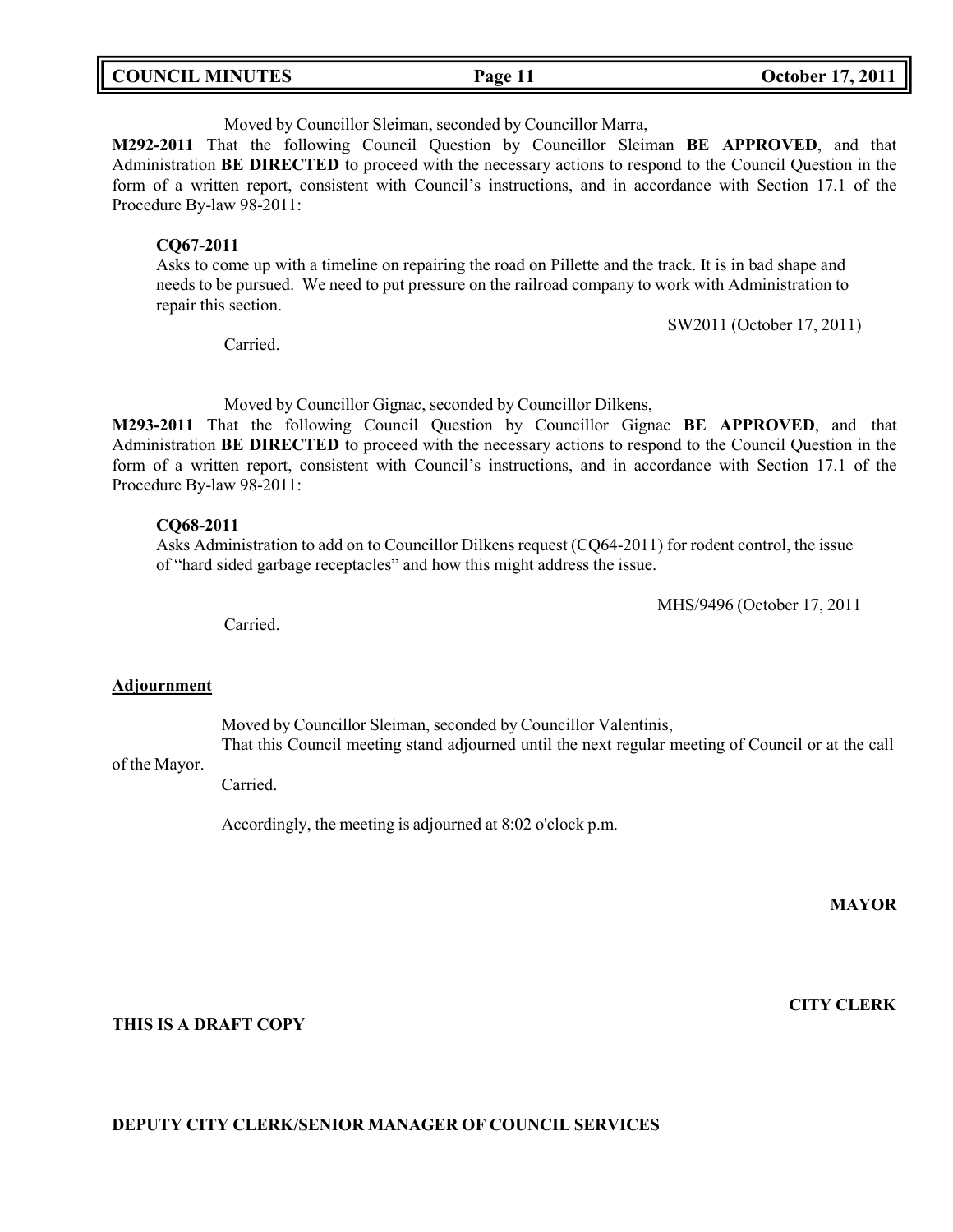# **COUNCIL MINUTES Page 12 October 17, 2011**

Halberstadt Hatfield

CR253/2011

That Administration's determination that there is no municipal use for the improved properties municipally known as 61 University Avenue West, 67 University Avenue West and 316 Pelissier Street **BE CONFIRMED**.

Carried.

Report Number **15530 APM2011 C1**

Halberstadt Hatfield

CR254/2011

That CR148/2011, amended by CR185/2011, **BE FURTHER AMENDED** to delete the following condition;

"(v) That the agreement be guaranteed in a manner acceptable to the City Treasurer".

Carried.

Report Number **15525 ST/11037 C2**

Halberstadt Hatfield

CR255/2011

- I. That the report prepared by the Property Coordinator and Property Supervisor with respect to notification of all real property to be sold **BE RECEIVED** for information.
- II. That the Property Coordinator and Property Supervisor **BE AUTHORIZED** to offer the City-owned vacant approximate 38' X 88' parcel of land (less the lands required by Public Works to be retained along the John B frontage for right-of-way purposes) situated on the north side of John B Avenue, legally described as Part of Lot 11, Registered Plan 759 to both abutting owners (including individuals who have an accepted offer on the abutting property municipally known as 3916 Peter Street) and report back to Council in the event that an offer or offers are received.

Carried.

Report Number **15540 APM2011 C3**

### Halberstadt Hatfield CR256/2011 *CR256/2011 AMENDED BY CR127/2022 ADOPTED MARCH 21, 2022*

- I. That the report prepared by the Property Coordinator and Property Supervisor with respect to notification of all real property to be sold **BE RECEIVED** for information.
- II. That the Property Coordinator and Property Supervisor **BE AUTHORIZED** to offer the City-owned vacant 30' X 55' parcel of land, legally described as Part of Lot 42, Registered Plan 918 to the abutting owner under the following terms and conditions: Sale Price: \$2,000.00 plus HST if applicable;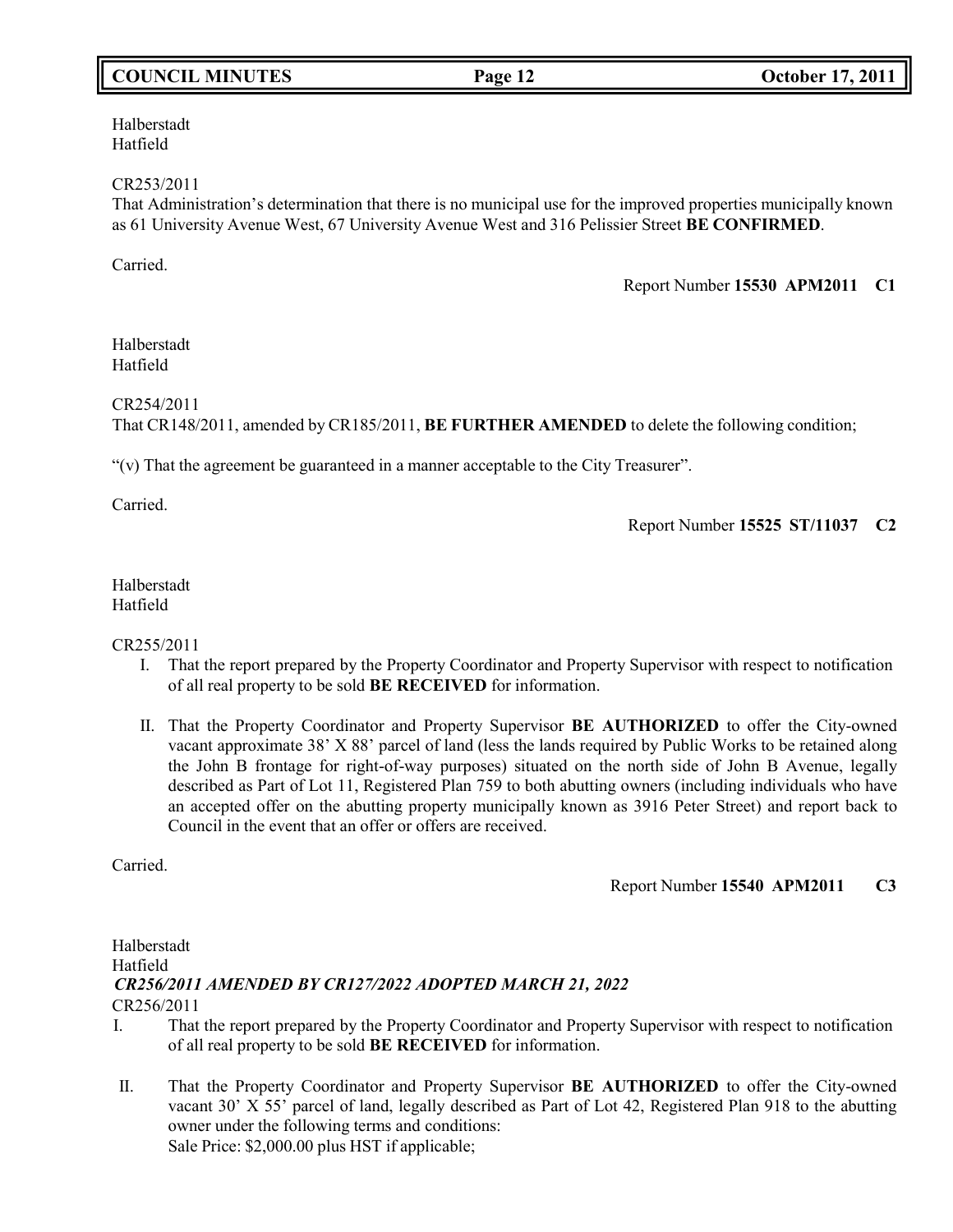# **COUNCIL MINUTES Page 13 October 17, 2011**

Account credited: 160-6940-0229611

III. THAT the transaction **BE COMPLETED** electronically, for the property where it is available, pursuant to By-Law 366-2003 and that the Chief Administrative Officer and the City Clerk **BE AUTHORIZED** to execute all documents necessary to complete the transaction, as required, and that the City Solicitor or designate **BE AUTHORIZED** to execute documents standard to a real estate transaction.

Carried.

Report Number **15527 APM/11020 C4**

Halberstadt Hatfield

#### CR257/2011

THAT Council **APPROVE** the award of Tender No. 112-11 for the Partial Roof Replacement at Transit Windsor, 3700 North Service Rd. to Horizon Roofing Limited in the amount of Four Hundred Forty five Thousand, Seven Hundred Thirty Dollars (\$445,730) excluding HST, plus an additional amount of \$15,000, excluding HST to upgrade the vapour barrier, to be funded from the existing Roof Replacement capital project 7085008 (\$90,000), Union Gas Energy Upgrade Grant (\$5,000), and the balance to be funded as a first charge against the 2012 Capital Budget (\$365,730 plus total non-recoverable HST).

AND that the Chief Administrative Officer and City Clerk **BE AUTHORIZED** to sign a contract with the low bidder, satisfactory in form to the City Solicitor, in financial content to the Chief Financial Officer and City Treasurer, and in technical content to the Manager of Real Property Asset Planning.

Carried.

Report Number **15538 APM/11199 C5**

Halberstadt Hatfield

#### CR258/2011

THAT Council **APPROVE** the Fleet Division Mandate, Fleet Review Committee Charter and the Fleet Use Policy.

Carried.

Report Number **15544 SW/9996 C6**

Halberstadt Hatfield

CR259/2011

THAT City Council **APPROVE** the purchase of twelve (12) Dodge Journeys from Provincial Chrysler at a cost of \$199,020.00 plus taxes; and

THAT the Manager of Purchasing and Risk Management **BE AUTHORIZED** to issue a Purchase Order for this purchase.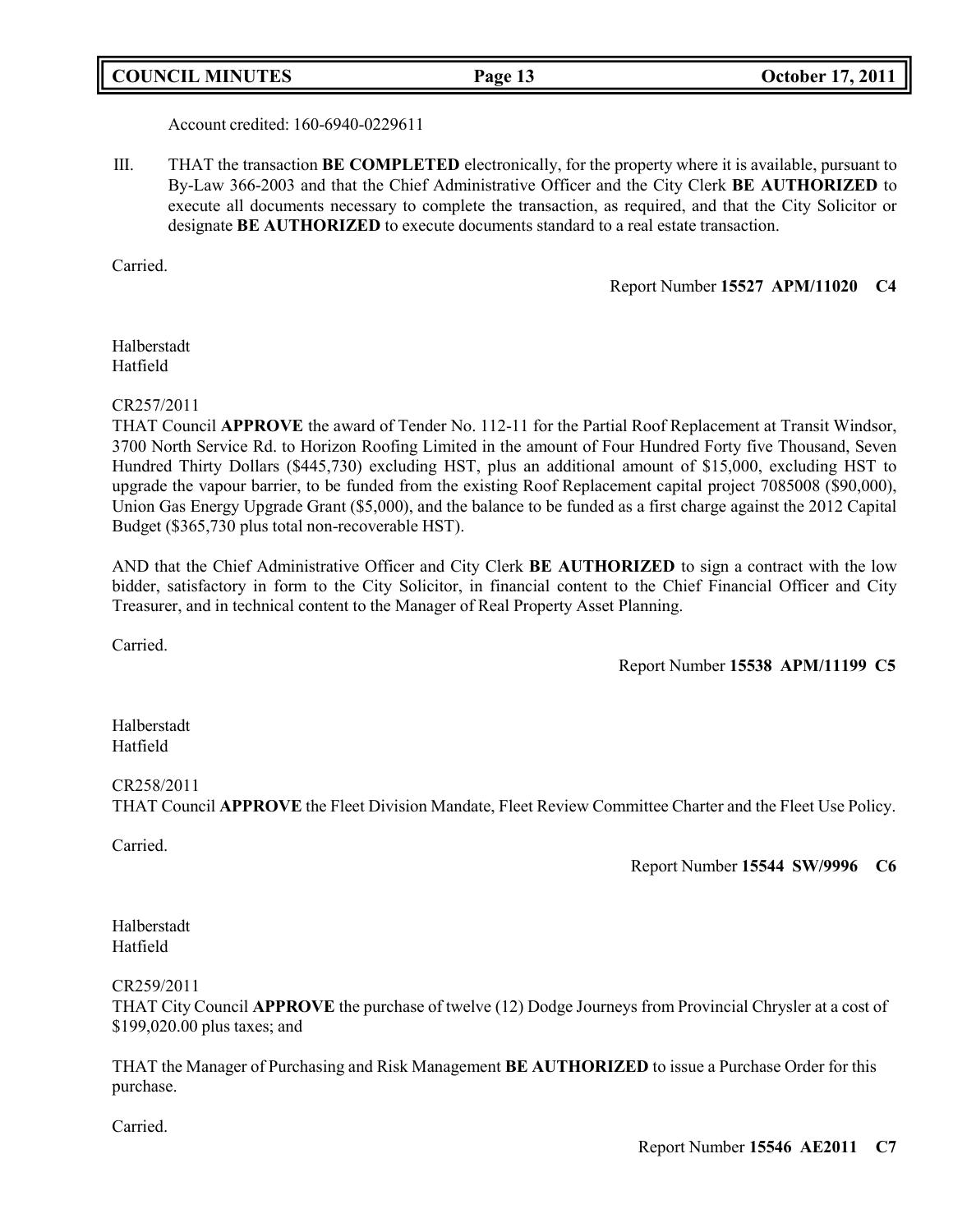# Halberstadt

# Hatfield

# CR260/2011

THAT the Manager of Purchasing and Risk Management **BE AUTHORIZED** to extend the contract with Suncor Energy Products Partnership to supply and deliver regular unleaded and ultra sulphur clear and coloured diesel fuel on an as and when required basis in accordance with all terms and conditions of Tender #25-08 for an additional two (2) year term.

Carried.

Report Number **15545 ST2011 C8**

Valentinis Jones

### CR261/2011

That the report of the City Planner dated September 29, 2011 entitled "Site Plan Approval for the proposed development at 790 Goyeau Street File No. SPC-035/11" **BE DEFERRED** one week to the October 24, 2011 meeting of Council to allow for all interested parties to be in attendance.

Carried.

Report Number **15541 ZS/11178 9**

Halberstadt Hatfield

# CR262/2011

That Council **RECEIVE** the Results and Recommendations of the Working Group on Transit and Handi-Transit in response to the Request by City Council of March 7, 2011, attached as Appendix A, for Information; and

That Council **DIRECT** the City Solicitor to negotiate a contract between Transit Windsor, Handi-Transit and the City of Windsor that reflects the contents of Recommendation 1 contained in Appendix A; and

That Council **AUTHORIZE** the Chief Administrative Officer and the City Clerk to sign a contract with Transit Windsor and Handi-Transit satisfactory in form to the City Solicitor, in financial content to the Chief Financial Officer and in technical content to the General Manager of Transit Windsor and the City Engineer; and

That Council **APPROVE** Recommendation 2 of Appendix A, specifically that Council **CONFIRM** the 2011 Budget Request for Handi-Transit of \$881,675 (Tax Levy Support of \$781,076 and Gas Tax of \$100,599) and one time payment to Handi-Transit of the requested 2010 shortfall of \$44,269 to be funded by the Budget Stabilization Reserve Fund.

Carried.

Report Number **15448 MT/11148 C10**

Appendices

Appendix A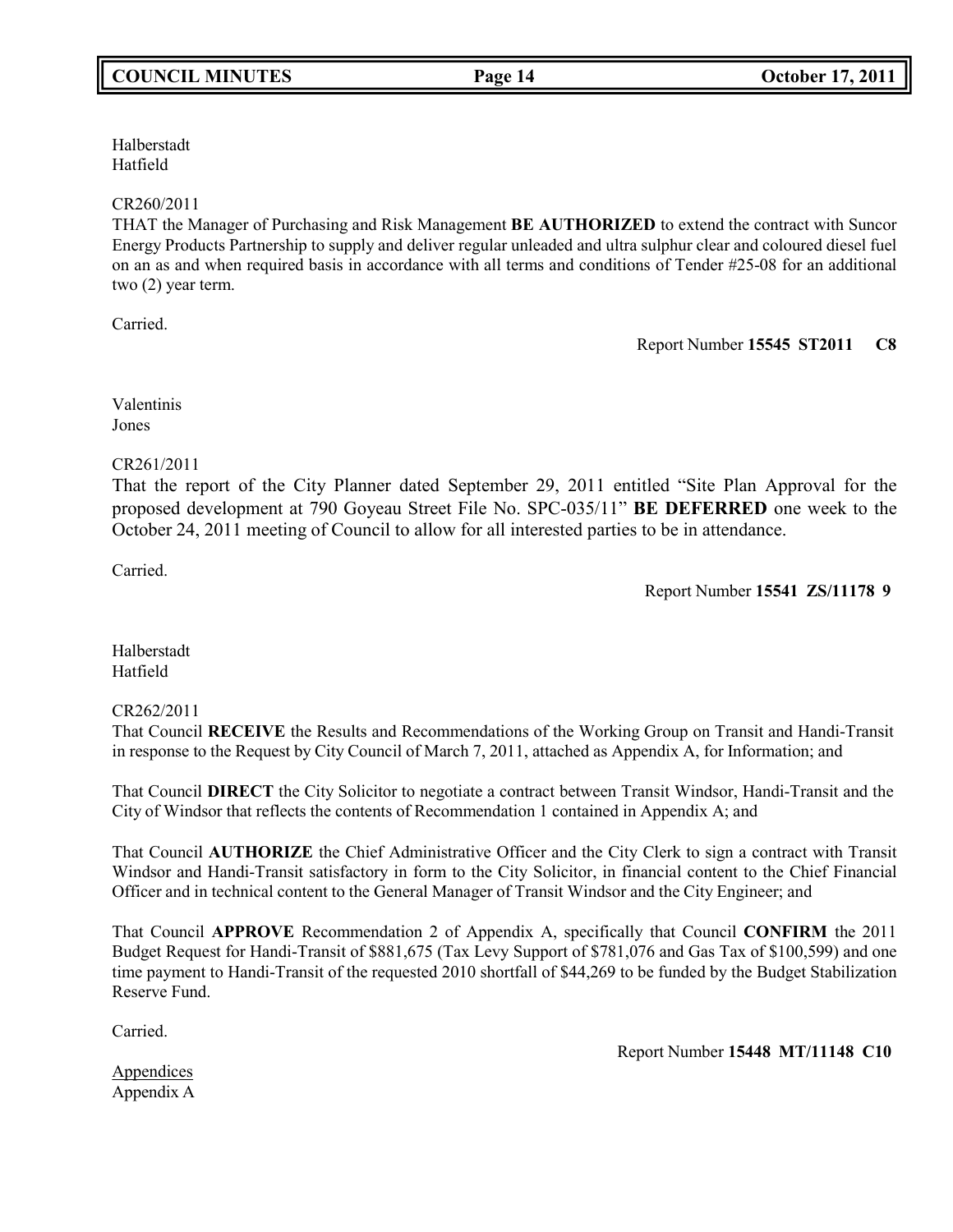# **COUNCIL MINUTES Page 15 October 17, 2011**

Halberstadt Hatfield

CR263/2011

I. That the following low tender **BE ACCEPTED**:

| TENDERER: | Fullerton Construction (1986) Ltd |
|-----------|-----------------------------------|
|           | Box 303 STN. A                    |
|           | Windsor, ON N9A 6K7               |

# **TENDER NO.: 53-11**

#### **TOTAL TENDER PRICE: 158,032.00 (excluding HST)**

and that the Chief Administrative Officer and City Clerk **BE AUTHORIZED** to sign a contract with the low tenderer, satisfactory in technical content to the Parks and Facilities Operations Division and the Administrator of Huron Lodge, financial content to the City Treasurer, and in form to the City Solicitor; and

II. That the project **BE FUNDED** from reserve fund #189 – Huron Lodge Resident Fund.

Carried.

Report Number **15534 AH/6741 C11**

Valentinis Marra

#### CR264/2011

THAT Council **RECEIVE FOR INFORMATION** the 2011 3 rd Quarter Operating Budget Variance Report dated September 28<sup>th</sup>, 2011 from the CFO & City Treasurer and;

THAT the CAO in concert with the CFO & City Treasurer **BE DIRECTED** to continue monitoring the 2011 Operating Budget and continue to proactively manage the budget. Carried.

Report Number **15552 AFB/10824 12**

Halberstadt Hatfield

#### CR265/2011

- **I. THAT** the firm of MMM Group Limited **BE RETAINED** for:
	- a) a completed **Environmental Study Report** for the Study Area limits identified as shown on figure "4M 150".
	- b) full coordination, design, preparation of engineering drawings and specifications, tender documents, tendering, construction administration and inspection for **Railway Spur Extension** including utility, road, sewer, and drain crossings. Rail Concept is shown on figure "4M – 152".
	- c) full coordination, design, and preparation of engineering drawings and specifications, tender documents, tendering, construction administration and inspection for **Lachance Drain Relocation.**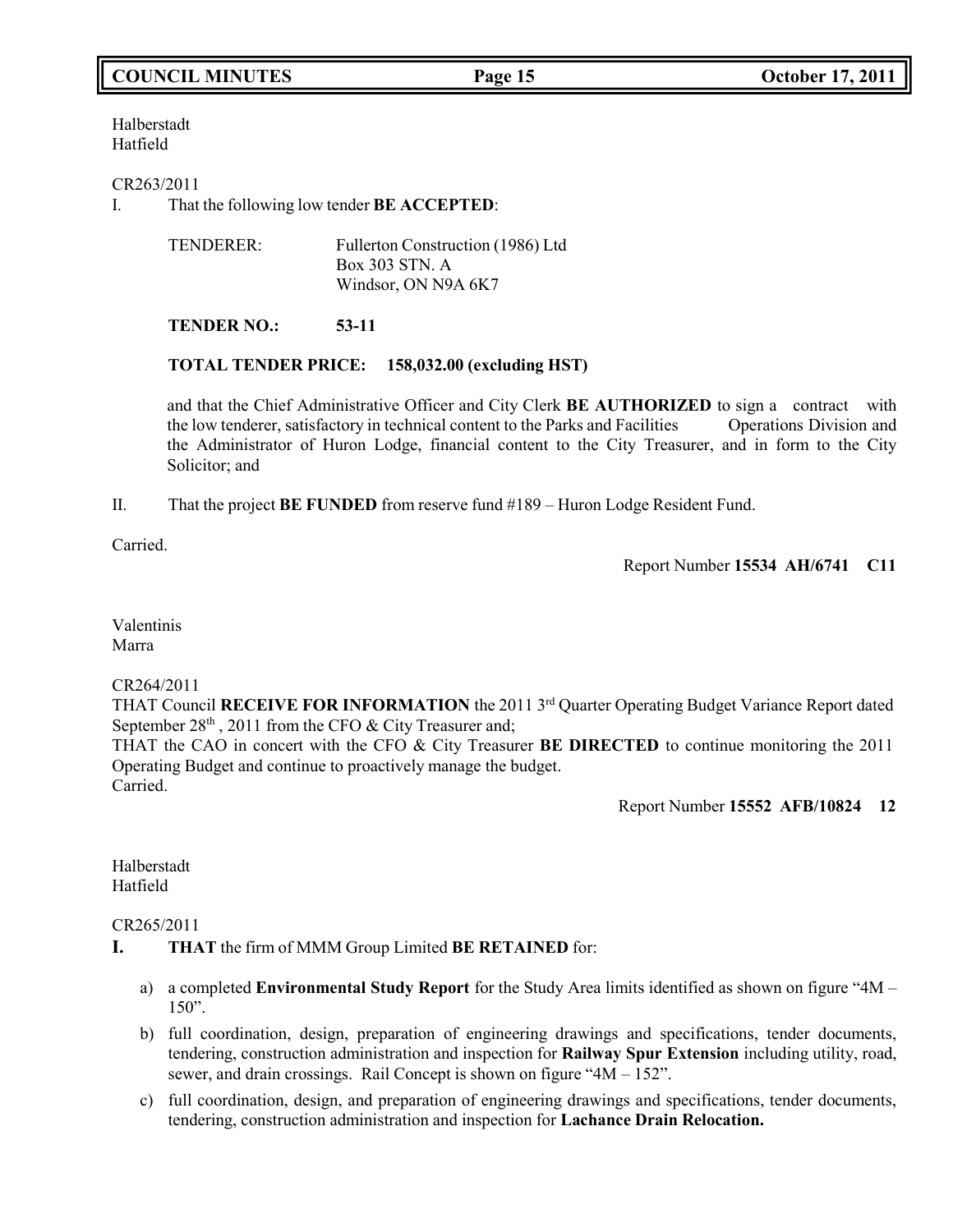**COUNCIL MINUTES Page 16 October 17, 2011**

- d) items a to c) in the amount of \$283,505 be funded from Project ID 7101026 for the installation of Rail Service for Twin Oaks Industrial Park.
- e) full coordination, design, preparation of engineering drawings and specifications, tender documents and tendering for **Twin Oaks Drive Extension** to eastern limits of City lands as shown on figure "4M – 151"; should the City proceed with this item.
- f) full coordination, design, and preparation of engineering drawings and specifications, tender documents and tendering for **Lands Servicing** as shown on figure "4M – 151"; should the City proceed with this item.
- **g)** full project construction administration and inspection of A- Twin Oaks Drive Extension identified in item 1.I.e) above and B- Lands Servicing identified in item 1.I.f) above; **should the City proceed with this item.**
- h) Items e) to g) in the maximum amount of \$243,100 be funded as a pre-commitment to the 2012 Capital Budget since this is to service other lands, with the City reserving the right not to proceed with any of items 1.I.e), 1.I.f),  $1.I.g$ )A and  $1.I.g$ )B; AND
- **II.** THAT the Chief Administrative Officer and City Clerk **BE AUTHORIZED** to sign an agreement, satisfactory in form to the City Solicitor, in financial content to the City Treasurer and in technical content to the City Engineer.

Carried.

# Report Number **15542 MTR/11200 C13**

# Halberstadt Hatfield

CR266/2011

I. THAT the following low tender **BE ACCEPTED:**

| <b>Tenderer:</b>                       | PIERASCENZI CONSTRUCTION LIMITED<br>7405 Broderick Road<br>Lasalle, Ontario<br><b>N9H 1W7</b> |
|----------------------------------------|-----------------------------------------------------------------------------------------------|
| Work:                                  | Construction of Concrete Sidewalks & Curbs and Gutters<br>Tender No. 83-11                    |
| <b>Total Tendered</b><br><b>Price:</b> | \$773,350.00 (excluding H.S.T.)                                                               |
| <b>Accounts</b><br>Charged:            | 007 2980 1790 02942 7111022                                                                   |

AND THAT the Chief Administrative Officer and City Clerk **BE AUTHORIZED** to sign a contract satisfactory in form to the City Solicitor, technical content to the City Engineer, and financial content to the Chief Financial Officer & City Treasurer, with Pierascenzi Construction Limited for Tender No. 83- 11.

II. THAT **APPROVAL BE GIVEN** to undertake an expenditure of \$773,350.00 for the construction of concrete sidewalks & curbs and gutters to be funded from the Approved 2011 Capital Budget of \$1,250,000.00 for Sidewalk/Curb and Gutter Rehabilitation (Project I.D. No. 7111022).